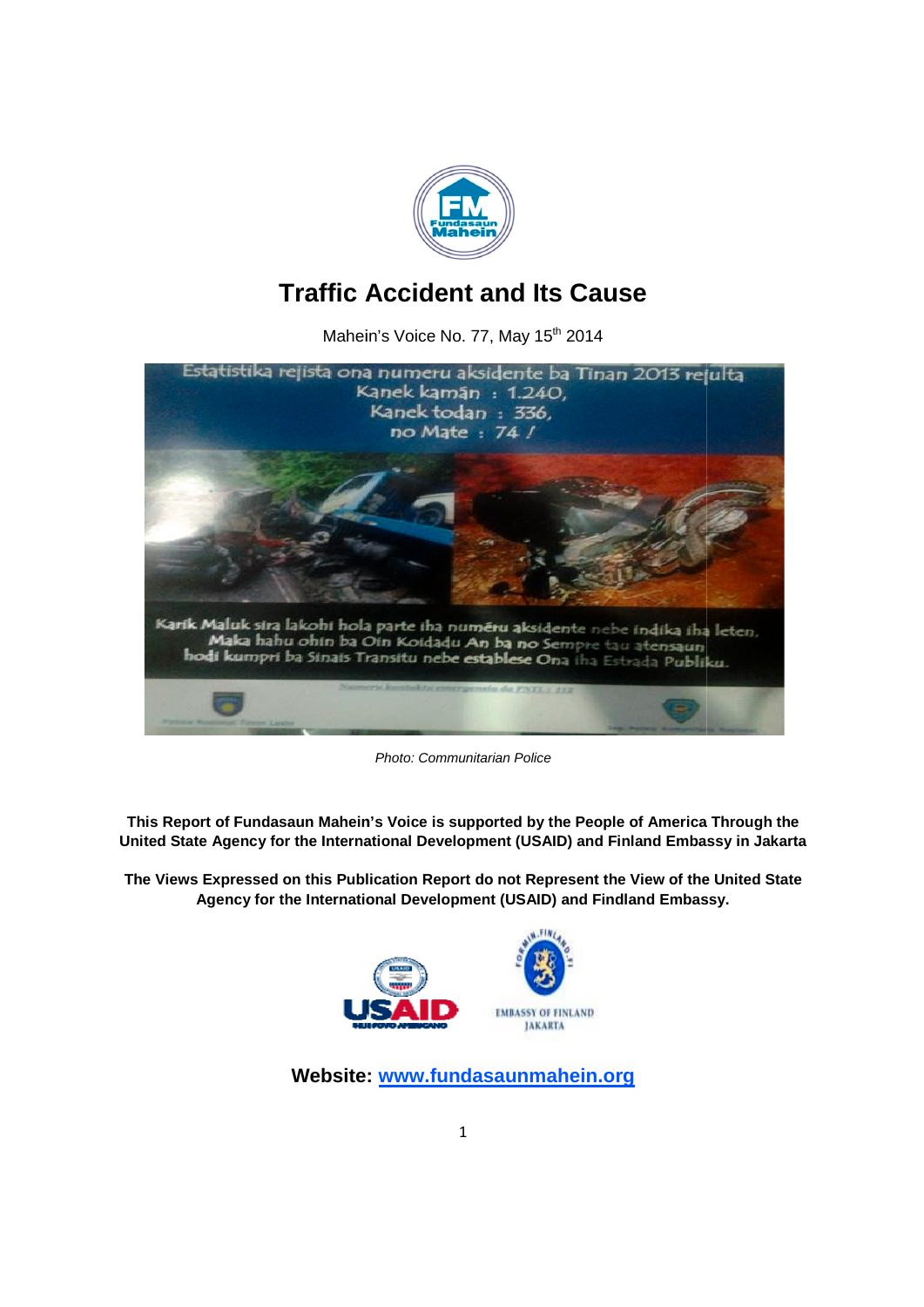# **Contents**

| Introduction                                                | 3  |
|-------------------------------------------------------------|----|
| Methodology                                                 | 3  |
| <b>Traffic Accident</b>                                     | 3  |
| <b>Causes of the Traffic Accident</b>                       | 5  |
| 1. Lack of the Police Presence in the Street and Facilities | 5  |
| 2. Sell Things on the Road Side                             |    |
| 3. Functioning of the Traffic Light                         | 8  |
| Recommendations                                             | 10 |
| Bibliography                                                | 11 |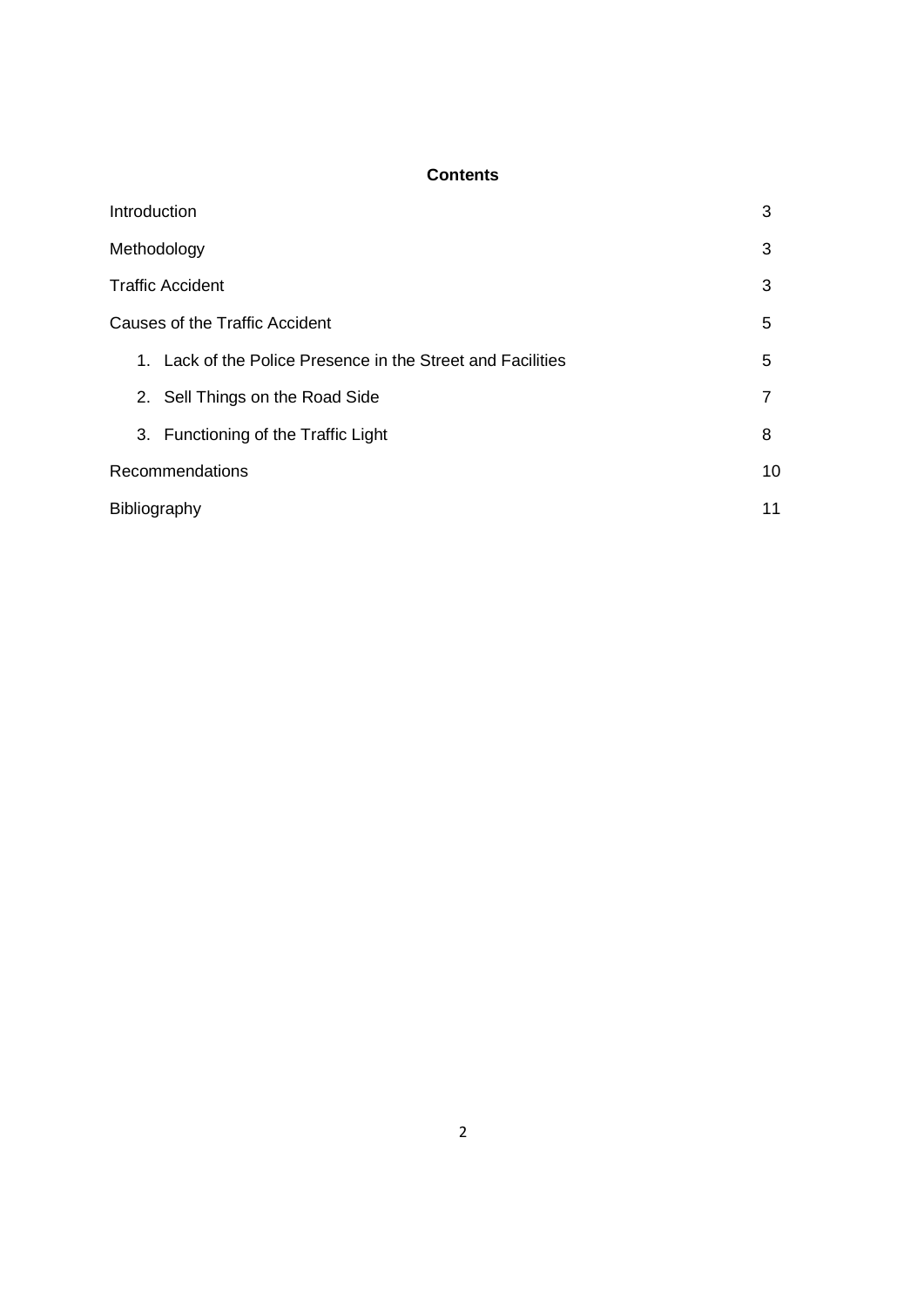#### **Introduction**

Dili will become a capital of city in Asia/ASEAN with its professional designer, nice looking, free access including an attractive panorama with conditioned infrastructure; the government needs to fortify law and rules in order to regulate behaves of the economy process in this country such as; sell things on the street side, build house or small houses (barakas) in the street side and controlling the containers in Dili city.<sup>1</sup> Based on the National Development Strategic Plan-NDSP of 2011-2030, $^{2}$  the government prioritized to implement the highway program in a long period on how to make maintenance and construct the infrastructure through the urban plan.

The reality shown that the protocols roads are still in bad condition that caused to the traffic movements, and the rehabilitation of drainages and the footpaths are becoming preoccupations by the people because the traffic jam took place everywhere and sometimes opposite of some shops including the traffic light system that did not work well so far. Based on statistic of the World Health Organization-WHO regarding the mortality numbers of the traffic accident is that Timor-Leste occupies the second place in Asia region after Thailand, it was happened because lots of people do not have acknowledgment over road's penal code of law. $^3$ 

This (FM) report relates over the traffic accident and its causes that were happening in all territory including the recommendations. This report is to actualize the previous report that FM has been published in 2012 regarding the Traffic Police Department and the highway security.

#### **Methodology**

Method that used on this report is systematically through discussion by the FM's team called Security Sector Discussion-SSD and gathering secondary data through media chanel and some relevant references as similar as the previous reports by completing this report.

## **Traffic Accident**

National Police of Timor-Leste-PNTL through the Traffic Department Police and the Highway Security have made various efforts to save people's life from the traffic accident. However, the community still lack of consciences and sometimes they contribute to traffic accident.<sup>4</sup> According to data that the PNTL registered over the traffic accident took place in 2013 is totaling

<sup>&</sup>lt;sup>1</sup> Da Silva. Joao Olivio. 26 April 2011. Concept of Dili City is "The Mountain Of Lives (Montanha de Vidas); http://partidocnrt.com/index.php?option=com\_content&view=article&id=92:konseitu-sidade-dilihanesan-the-mountain-of-lives-montanha-de-vidas-&catid=42:opiniaun&Itemid=160  $2^{\circ}$  Media MOP. 26 March 2014; Chat conversation end

<sup>&</sup>lt;sup>3</sup> Quintão, Paulina. (10 June 2013). The Dilli Weekly. Mortality Number of the Traffic Accidents, TL is second in Asia

<sup>&</sup>lt;sup>4</sup> Tempo Semanal. 04 April 2014. The Presidnet Taur offers house of job to PNTL; http://www.temposemanal.com/nasional/prezidente-taur-fo-kaza-de-trabaillu-ba-pntl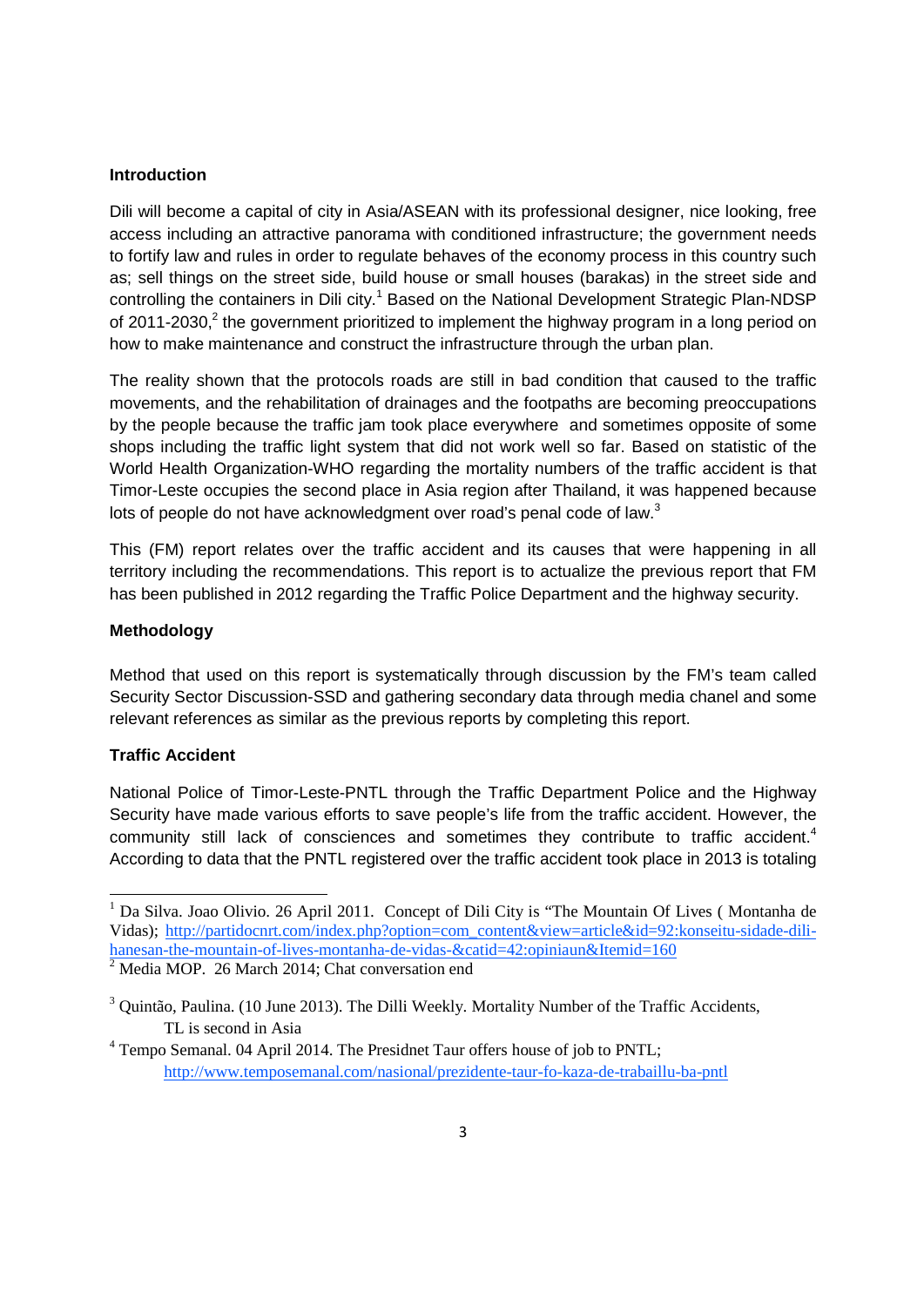1.530, from this number 73 people have died, 328 got serious injury and 1.228 were small injuries.

These traffic accidents are always taking place because majority drivers do not have self-control when driving and some of them are in over drunk or sleepy conditions, and other causes of traffic accident is becsuse of bad roads. If compare the 2013 and 2012 traffic accidents, of course numbers of the 2012 is high because 75 people dead, 4.485 got serious injuries and 139 got small injuries, this data is composed of all districts.<sup>5</sup>

The Health Information System of Timor-Leste also clarifies the victims (dead) of the traffic accidents, where in 2010 around 1.272 people were died, in 2011 was around 1.000, and in 2012 at least 600 died. $^{\rm 6}$ 

Based on the reality shown that number of the traffic accident is always increasing every year because the communities particularly majority of drivers do not understand well over the law of driving. Apart from this, another factor that sometimes affects to the traffic accident is bad of the traffic light system, where it causes as well to the transportation movements in Dili city, so finally occurring accidents and people become victims (injury and die).<sup>7</sup>

An example, the car of the assistant general command of PNTL, with police number CG 02 crashed a motorbike (Revo) next to the Hotel Timor. This accident caused the rider got serious injury and immediately sould carried the victim to the National Hospital Guido Valadares.<sup>8</sup> Other case of the traffic accident which is considered as a big accident is that a car crashed five cars in once that caused a victim died and the two others got serious injuried; this accident took place on September 2<sup>nd</sup> 2013 at 12:30 opposite to Leader and Timor-Plaza shops, and it caused to the traffic movements that should take at least one hour.<sup>9</sup>

Another case that considered caused to the traffic jam and traffic accidents are containers vehicles that carry materials circulating in Dili city; a concrete case is that a container vehicle fell down opposite to the Central Bank. Regarding this accident impeded to the transportation

http://www.jndiario.com/2014/03/26/adjunto-komandante-jeral-pntl-soke-motor-domingosnehan-tohik/

<sup>5</sup> Oliveira, Venidora. 06 February 2014. The Dilli Weekly. Traffic Accident Case in 2013, 73 people died. http://www.thediliweekly.com/tl/news/capital/12023-1530-traffic-accidents-73-deaths-in-2013 <sup>6</sup> Media MOP. 26 March 2014; Chat conversation end

 $6$  Quintão, Paulina. (10 June 2013). The Dilli Weekly. Mortality Number of the Traffic Accidents, TL is second in Asia

<sup>&</sup>lt;sup>8</sup> Sel. 26 March 2014. Jornal diariu Nasional. Assistant of the PNTL General Command chrased the motorbike: Domingos Buck teeth.

<sup>9</sup> Domingus. (3 September 2013). Media Timoroman. Big Accident taking place firstly in Dili. http://timoroman.com/asidente-boot-primeira-vez-akontese-iha-dili/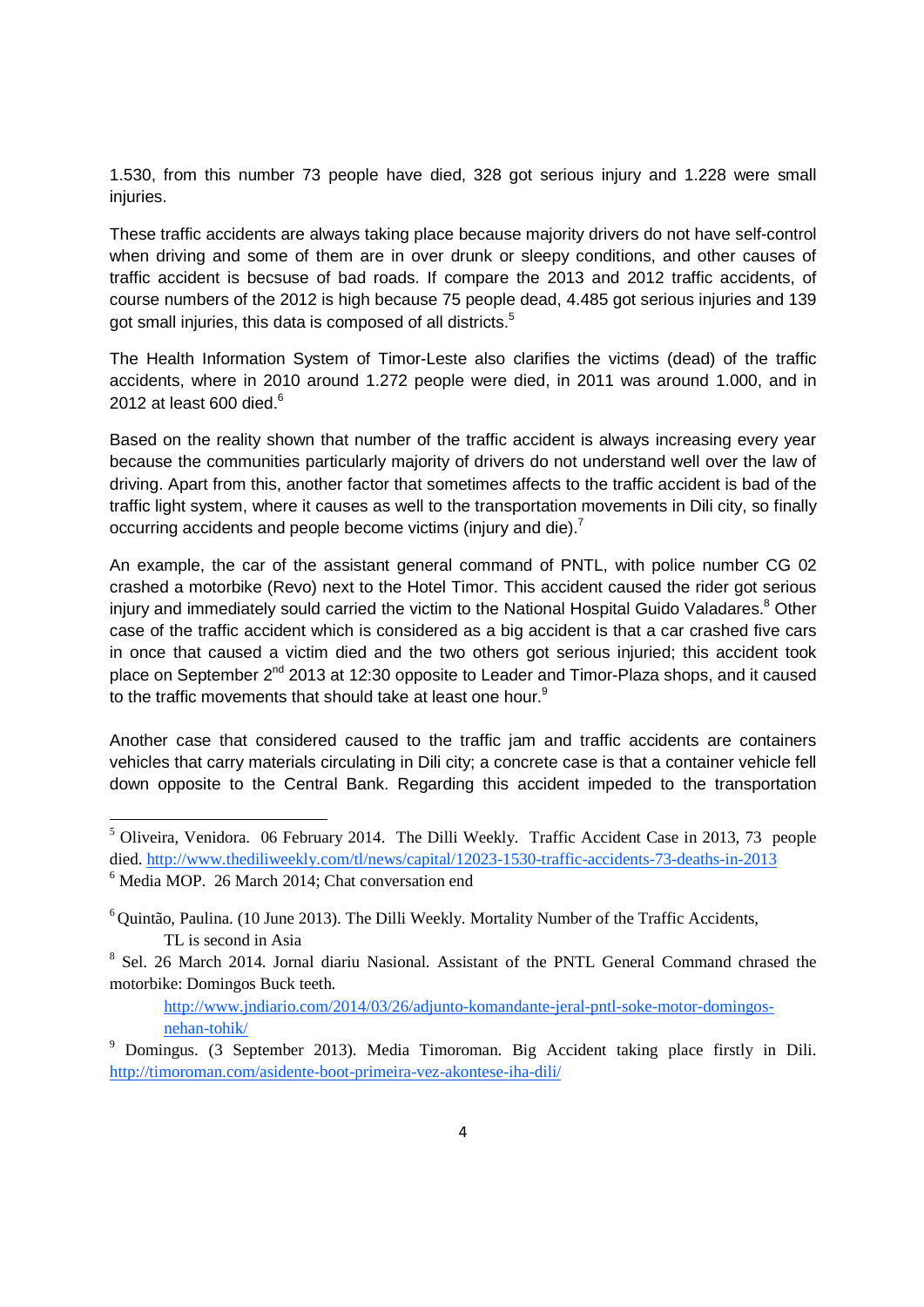movement and has occurred the traffic jam that took long hours near to the ex-Hotel of Resende. Even on a circular stated that those containers only operate at night, but sometimes the containers' movements are much more than public transports.<sup>10</sup>

Even though the government should not stop the containers' movement because there is not yet a legal base to regulate their movement's timeline, actually the Directorate of the National Land Transportation-DNLT with the Police Traffic Department have made the timeline over those containers' movement except that from some ministries did not allow yet, therefore it makes those containers' move at random.<sup>11</sup> On the fourth (IV) constitutional government, the Prime Minister had made a dispatch letter in order to regulate containers to operate only at night in fact that those vehicles (containers) still operating every day and already impede for the daily traffic movements.<sup>12</sup>

# **Causes of the Traffic Accident**

## *1. Lack of the Police Presence in the Street and Facilities*

The Police Traffic department role is to make monitoring and management to reinforce the traffic's law to well-function for the traffic services, in order to save public roads. However, if the traffic police assume their better roles it needs a sufficient human resource including supporting facilities and equipments for their mission in order to perform better job and well-services for the community.<sup>13</sup>

Even the traffic police have performed their responsibility better in the field but they still face some problems as well such as; human resource and lack acknowledgment over the traffic's

<sup>&</sup>lt;sup>10</sup> Tempo semanal, 14 April 2014. https://www.facebook.com/TempoSemanal?filter=1

 $11$  The Dilli Weekly. 08 November 2012. Containers (vehicles) operate do not be based on the timeline, because there is no legal base;

<sup>08-11-;</sup> http://initialcloudflare.thediliweekly.com/notisias/notisias/1853-kontainer-halai-la-tuirorariu-tanba-la-iha-baze-legal-

<sup>&</sup>lt;sup>12</sup> The Dilli Weekly. 08 November 2012. Containers (vehicles) operate do not be based on the timeline, because there is no legal base;

<sup>08-11-;</sup> http://initialcloudflare.thediliweekly.com/notisias/notisias/1853-kontainer-halai-la-tuirorariu-tanba-la-iha-baze-legal-

<sup>&</sup>lt;sup>13</sup> Fundasaun Mahein. 27 April 2012. No 33. The Traffic Department Services. http://www.fundasaunmahein.org/wp-content/uploads/2012/04/MNL-no-33-27042012- ServisuPolisiaTranzitu.pdf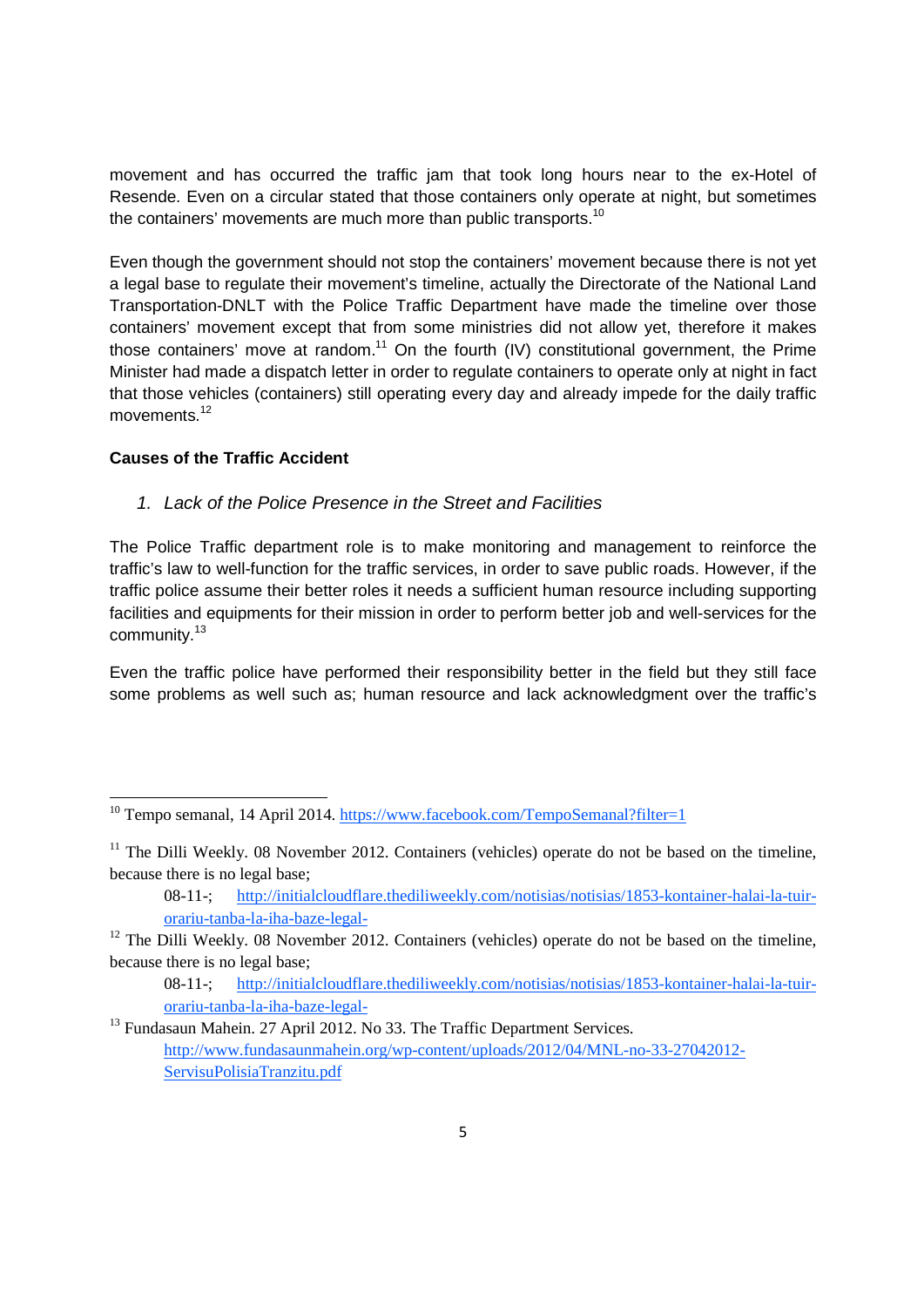law particularly when a traffic incident taking place than cause people die, they do not know well how is their services process to the court.<sup>14</sup>

Lack of human resources have implicated the Traffic Police Services because posts of the traffic polices that established in Dili by the government with lots of funds did not utilize them better; those posts are still empty and did not utilize well by members of the traffic polices to serve and regulate the public and private transports in the street. Sometimes those posts used by the communities as a rest place from the sunshine, even worse is sometimes some youths use the referred posts by selling their motorbikes.<sup>15</sup> According to the commander of the National Department Traffic that some police station did not function because lack of human resources to fill those posts around Dili. Based on the data that total members of the traffic police in Dili is only 28 members, therefore to place those members is only based on the existing post such as Aitarak-Laran, Bairo-Pite, Kolmera and some important areas.<sup>16</sup>

Meanwhile, members of the traffic police department also lack of facilities to facilitate their services. The National Traffic Police until now still lack of some equipments to facilitate their permormance in the field particularly equipments that related with the traffic accident that taking place in the street such as; Alco test, limited Alco, camera, vehicle, meters and hand phone to facilitate their services in base.<sup>17</sup>

Even worse is those motorbikes that used by the traffic polices thus far for duties are old which have been used since 2002 and until now there have no maintenance for repairing; those traffic police department are really concerns because they have spent their private money for repairing the motorbike thus far.<sup>18</sup>

Members of the National Parliament also concern over services of the traffic police members because if there is an accident taking place, the traffic police member sometimes use the carpenters' meters to measure the scene of the accident because they do not have more facilities; A concrete example of the traffic accident that took place in Ermera district, members

<sup>15</sup> Tom. 2012. 18 Outubru; Post of the Traffic police did not function; http://www.diariutimorpost.tl/berita-245-postu-polisia-tranzitu-la-funsiona.html

<sup>&</sup>lt;sup>14</sup> Venidora Oliveira, 17 July 2013.TDW. POLTRANS needs more training over Traffic's laws. http://www.gopeerless.com/tl/notisias/seguransadefeza/2334-poltrans-presiza-tan-treinamentu-kona-balei-tranzitu-nian

<sup>&</sup>lt;sup>16</sup> Claudio. 12 April 2013. Lack of human Resource, Some Traffic Posts did not Function. http://timoroman.com/falta-rekurso-humanus-postu-tranzito-balun-la-funsiona/

<sup>&</sup>lt;sup>17</sup> Soares Belo. Quitéria 05-07-2013. TDW POLTRANS will lack of equipments; http://www.gopeerless.com/tl/notisias/seguransadefeza/2277-poltrans-sei-falta-ekipamentus

<sup>&</sup>lt;sup>18</sup> Soares Belo. Quitéria 05-07-2013. TDW POLTRANS will lack of equipments; http://www.gopeerless.com/tl/notisias/seguransadefeza/2277-poltrans-sei-falta-ekipamentus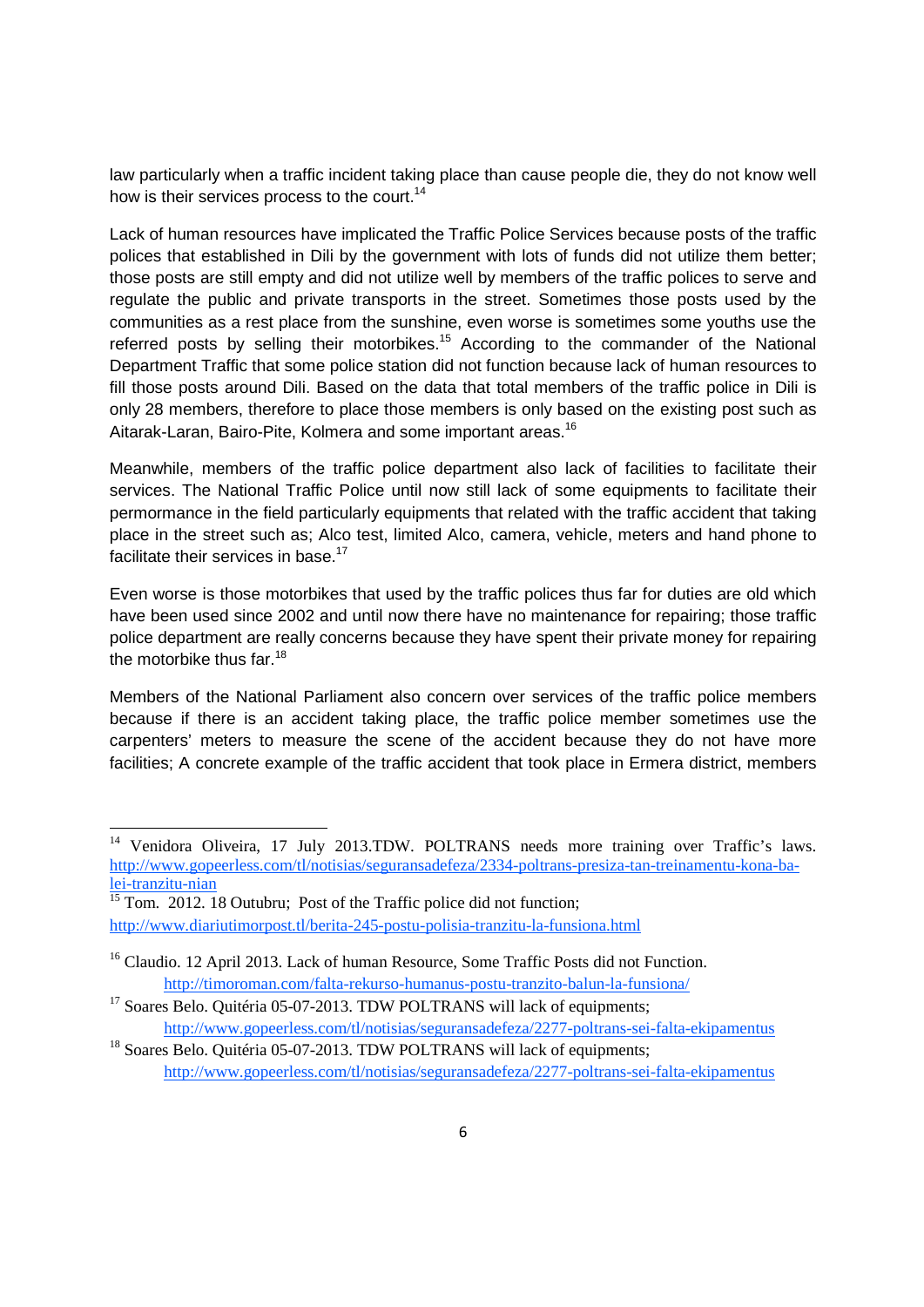of the traffic police did not have meter so they have to get tailor's meters to measure the accident scene, so it is quite hard for them to work betterly, and they need complete facilities.<sup>19</sup>

## *2. Sell Things in the Street Side*

The government recognizes that the traffic congestion in Dili is increasingly every day; so the government will develop and implement the highway plan with the purpose to meliorate the traffic light and the highway security.<sup>20</sup>

And the government's policy is to orient the concentration of the small vendors who sell their things or goods such as; vegetables, rooster, fish and clothing *(obralan)* in Dili that have not got yet place so far. Even this concentration policy for the small vendors has planned since the fourth (IV) government constitutional at present, but the government unable to convince the community's consciences who live in city. The fact shows that the street side from Becora to Tasi-Tolu areas are full of traders and some place that they occupied are illegal. It means that the government unseriously to regulate and control those small vendor's activities, as such vendors who are selling clothings *(obralan)* everywhere around city and another example is that the sea side considered as a place or residence for some diplomatic corps from overseas to stay become places of selling fishes.<sup>21</sup>

Even worse is there is not yet law to regulate those cars placement in the street side as well as opposite to the shops, so it will give chance to vendors to sell things in the street side such as; in front of Timor-Plaza, Beto Elementary School No.7 Kampung Baru, near to the Maloa bridge and in front of Elemloi shop, vendors sell their clothings *(obralan)* that had affected to the traffic jam of public transport.

The National Police of Timor-Leste (PNTL) through the traffic police department itself confusing to regulate those vehicles and bikes that were parked in the street side and opposite to the shops. Therefore, PNTL urges the state to establish a strong law to regulate public transportations especially how to utilize better the streets because many times those transport just parked in the street side that impeds for the transport's movement in Dili city. $^{22}$ 

Therefore, the state should produce law to regulate vehicles that parked a long day in the street particularly opposite or in front of the shops and supermarkets in Dili such as; in Audian,

Fifth (V) Constitutional Government's Program; Legislature 2012-2017; 17 Marsu 2014.

 $^{21}$  Nicho. 05 August 2011. Image of Dili City is bad because of local traders.

<sup>&</sup>lt;sup>19</sup> Soares Belo. Quitéria 05-07-2013. TDW POLTRANS will lack of equipments; http://www.gopeerless.com/tl/notisias/seguransadefeza/2277-poltrans-sei-falta-ekipamentus

<sup>&</sup>lt;sup>20</sup> Road according to the Government (http://timor-leste.gov.tl/?cat=39&lang=tp#toc334202765 ; The

http://www.jornalbisnistimor.com/notisia/politika/1437-kapital-dili-oin-foer-ho-negosiante-lokal  $^{22}$  AMM. (15 April 2013). Media online Timoroman. PNTL urges the government to draft law for public transport; http://timoroman.com/pntl-husu-estado-kria-lei-ba-transporte-publiku/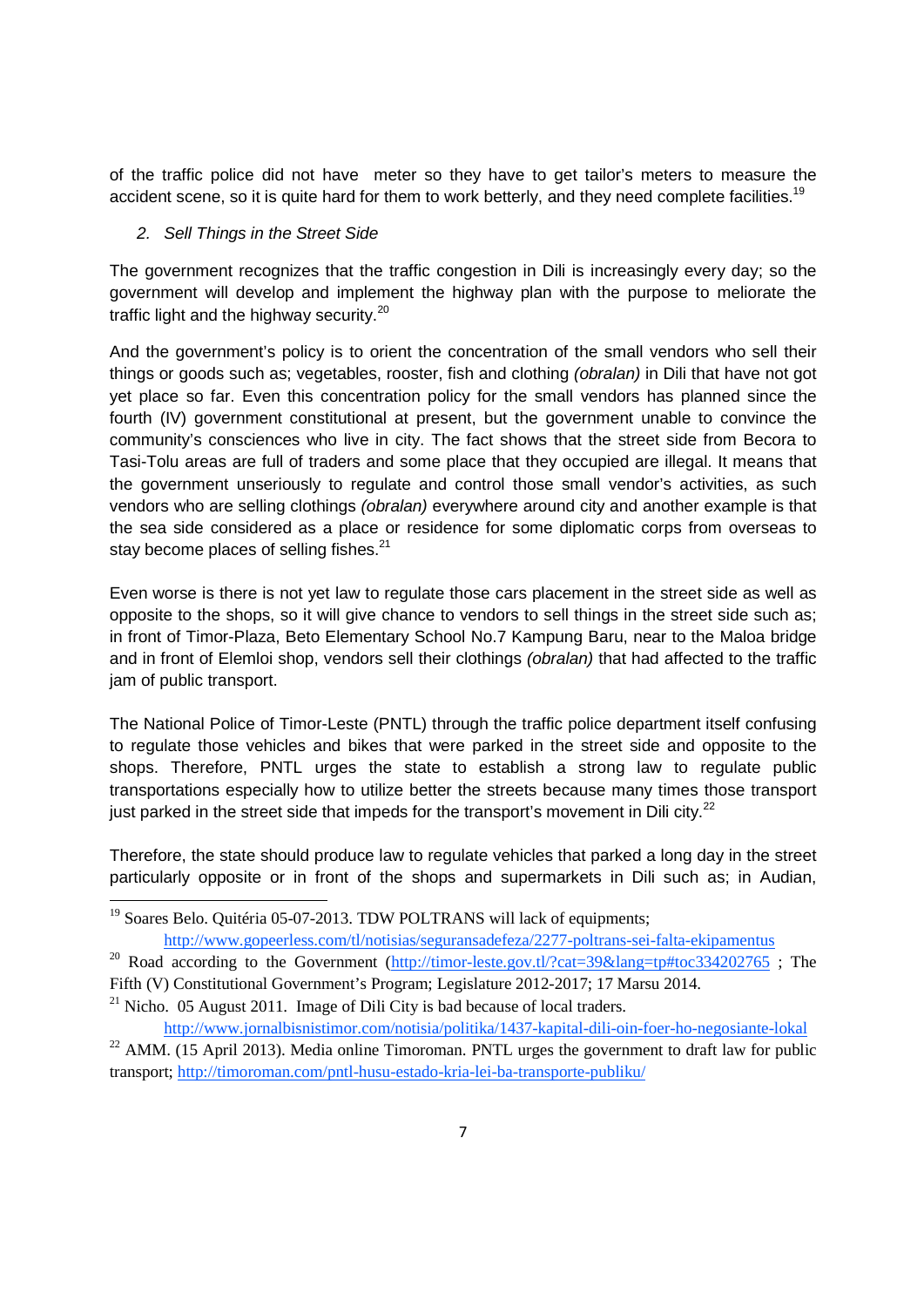Kolmera and Lay shop, and this will impede for the community's activities movement to purchase things at some shops and it is hard for the communities to pass the street. The Operation Group of Dili District Market (OGDM) has identified the public way that always occurring traffic jam that are from Kolmera, Audian, Maloa Bridge, Bebora in front of the Infantil School, Mandiri and BNU Banks including others.<sup>23</sup>

According to FM observation that the government only concerns if there is going to have a national day or any important meeting between Timor-Leste with other neighbour countries, then insists the companies to rehabilitate streets as soon as possible and urges small vendors to sell their things oor goods in certain places. However, after the meeting Dili becomes disorganized place. Apart from that, the communities who sell their things in Hali-Laran, Comoro, Pantai-Kelapa and Becora still become big concerns because up to date majority vendors are still selling in the sidewalk and street that has impeded for the transportation movements

On the other side, impacts of the street and drain constructions also affect to the traffic jam as well as the transport's movements; these situations made the Prime Minister should go immediately to monitor the transport movement then orients the company to rehabilitate the streets.<sup>24</sup> Apart from that majority drivers and students are really concerns of bad roads that hve affected to the transportation movement and because of bad roads sometimes occurring the traffic accidents.

It means that the government does not have integrate urban plan for the reconstruction process of roads in Dili, sometimes rehabilitate those roads called *uncover and cover the holes (loke kuak taka kuak);* actually the government should have an integrate plan and to rehabilitate drains should hands over together with other programs such as drainages for water and hiding the electricity cables, so the referred construction should be responsible by a company and not always chance to one another.

# *3. Functioning of the Traffic Light*

Based on the penal code of road defined that some places that may impede for the traffic's movement or any restriction places should set up the traffic light as an indication, $25$  FM's observation that the traffic lights that set up in Aitarak-Laran, Kolmera and Bidau are in bad condition; therefore, it has impeded the traffic jam and occurred traffic accidents every day. .

 $^{23}$  Ade. 18 October 2012. Diariu Timor Post. GOMD Prepares Law for Transport. http://www.diariutimorpost.tl/berita-248-gomd-prepara-lei-ba-transportes.html

 $24$  Vas; (17 February 2014). Xanana Observes the protocol Streets; Diariu Timor Post. http://www.diariutimorpost.tl/berita-1072-xanana-observa-estrada-protokolu.html

<sup>&</sup>lt;sup>25</sup> Decree Law No. 06/2003,  $3<sup>rd</sup>$  April, Road Penal Code. Article 5, Number 1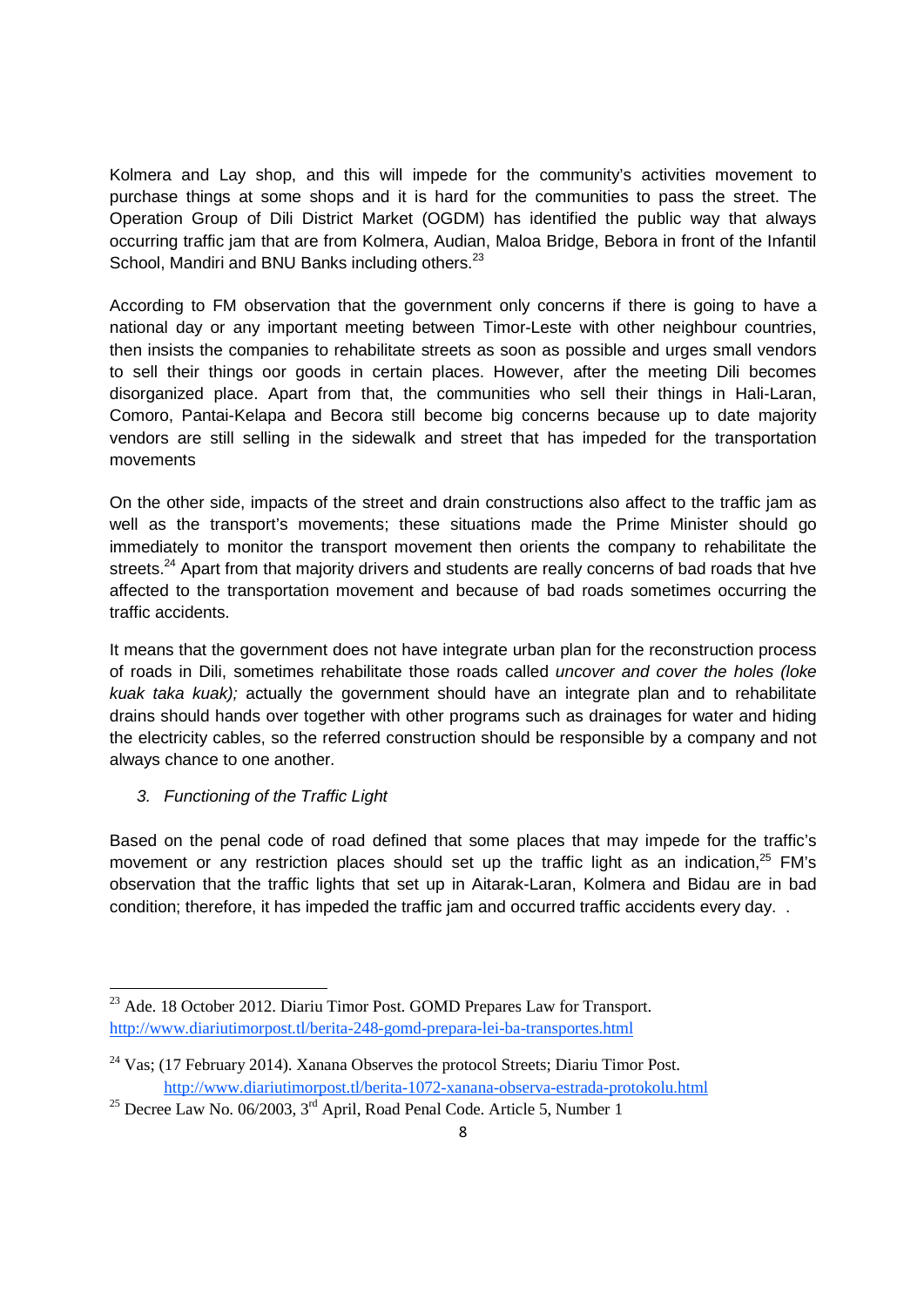Regarding the traffic light system that always off, the communities particularly those who just walk by foot are really concerns of the traffic light because it is hard for them to pass the street from left to the right side. $^{26}$  To prevent the traffic accident and traffic jam the government needs to set up the traffic light in order to help people who just walking by foot.

And the electricities that always on and off will give the negative impact to accur traffic accident; actually the electricity should be on during 24 hours so the traffic lights will funcntion normally and would not affect to the traffic accident. According to the traffic department's statistic number that four people got accident in a day, and this accident happened because of the traffic light that always off and this is the government's fault.

However, based on notices that the traffic light that is always on and off in Dili city were not the mistakes of the police and DNTT (Diresaun Nasional Transporte Terestre) sides, but because of the community them self do not keep attention and made broken for these traffic lights.<sup>27</sup>

FM's monitoring that thus far the police and DNTT department still lack control to the traffic lights, and the police did not pay attention to those drivers and riders by parking their cars and motorbikes randomly so than affected to the traffic jam and accidents such as opposite to the Eskola Portuguese, there is no traffic department police to pay attention in this area to give any penalty.

Apart from that, according to FM views that law that applying for drivers who are against the traffic lights is not stronger, therefore those drivers just parking their cars and motorbikes at random. if this traffic light will not fix as soon as possible it will accur traffic accident more in the future, and this will really implicate to those drivers and people's life who just walk by foot.

<sup>&</sup>lt;sup>26</sup> Freitas. Ezequiel, 10 January 2012; Media Dili Weekly; Traffic Lights does not work, it is hard for people who walk by foot to pass the street; http://www.thediliweekly.com/en/news/news/683-lamputranzitu-mate-defisil-ba-ema-lao-ain-atu-hakat-ba-estrada-sorin10

 $27$  The Dili Weekly. 30 April 2014. The traffic lights not well-function because of uncontrol by the communities,http://www.thediliweekly.com/tl/34-jornal-en/kapital/1265-lampu-sinais-tranzitu-lafunsiona-tanba-komunidade-la-kontrola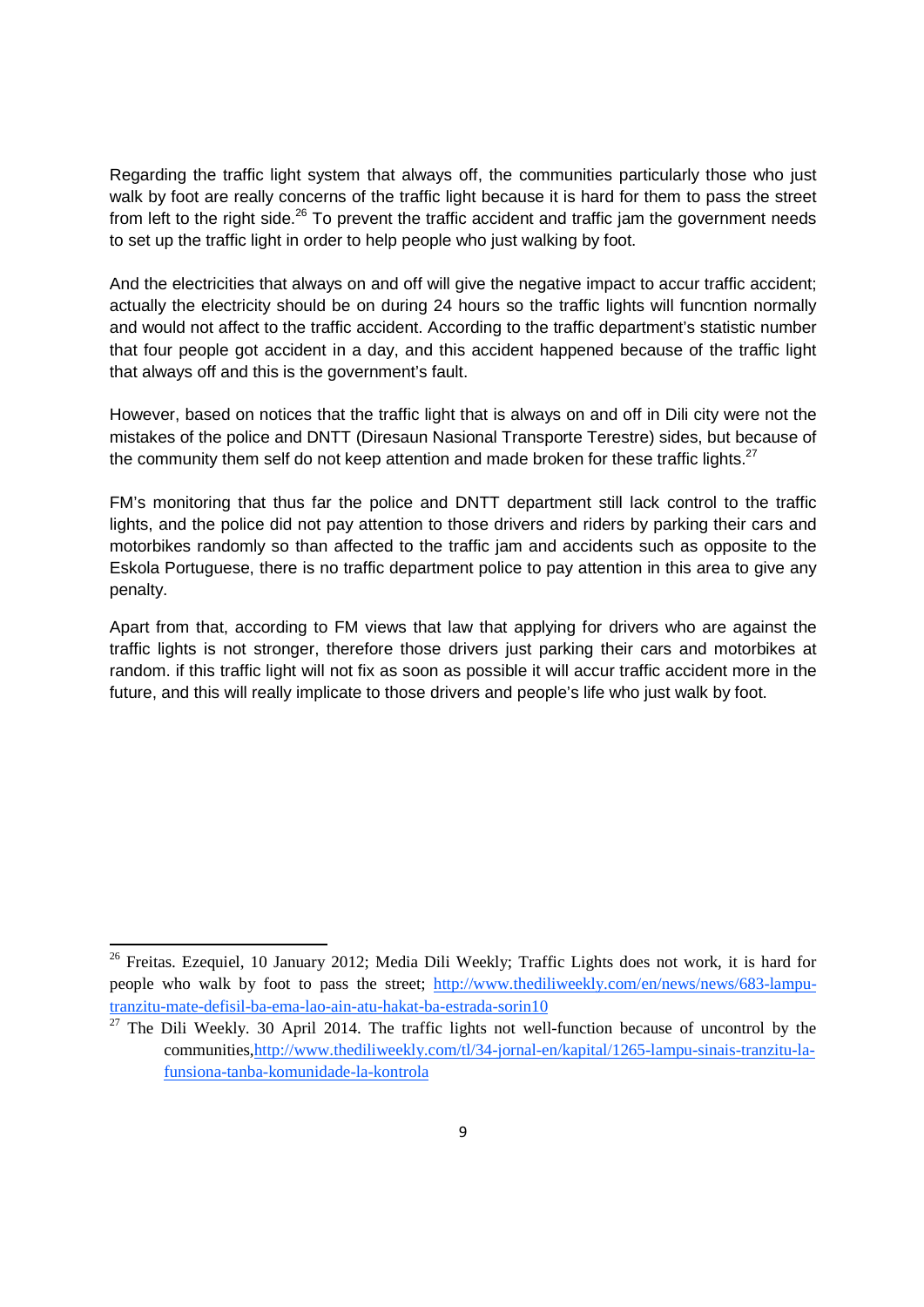### **Recommendations**

- 1. Recommends to the SecretaryState of Urbanization to start urbanization for the Dili city with infrastructure and the government should fortify the law in order to regulate communities not to sell their things at random in the street sides.
- 2. Recommends to the National Directorate of Land and Transport (DNTT) to pay attention for those traffic lights, because the traffic accidents is increases every year and it occurs because disfunction of the traffic lights.
- 3. Recommends to the Ministry of Public Consruction to make an integrate plan between ministries before implementing the development program of roads around Dili city; in order to prevent those companies not to chance one to another by rehabilitating roads that would impede to public transport.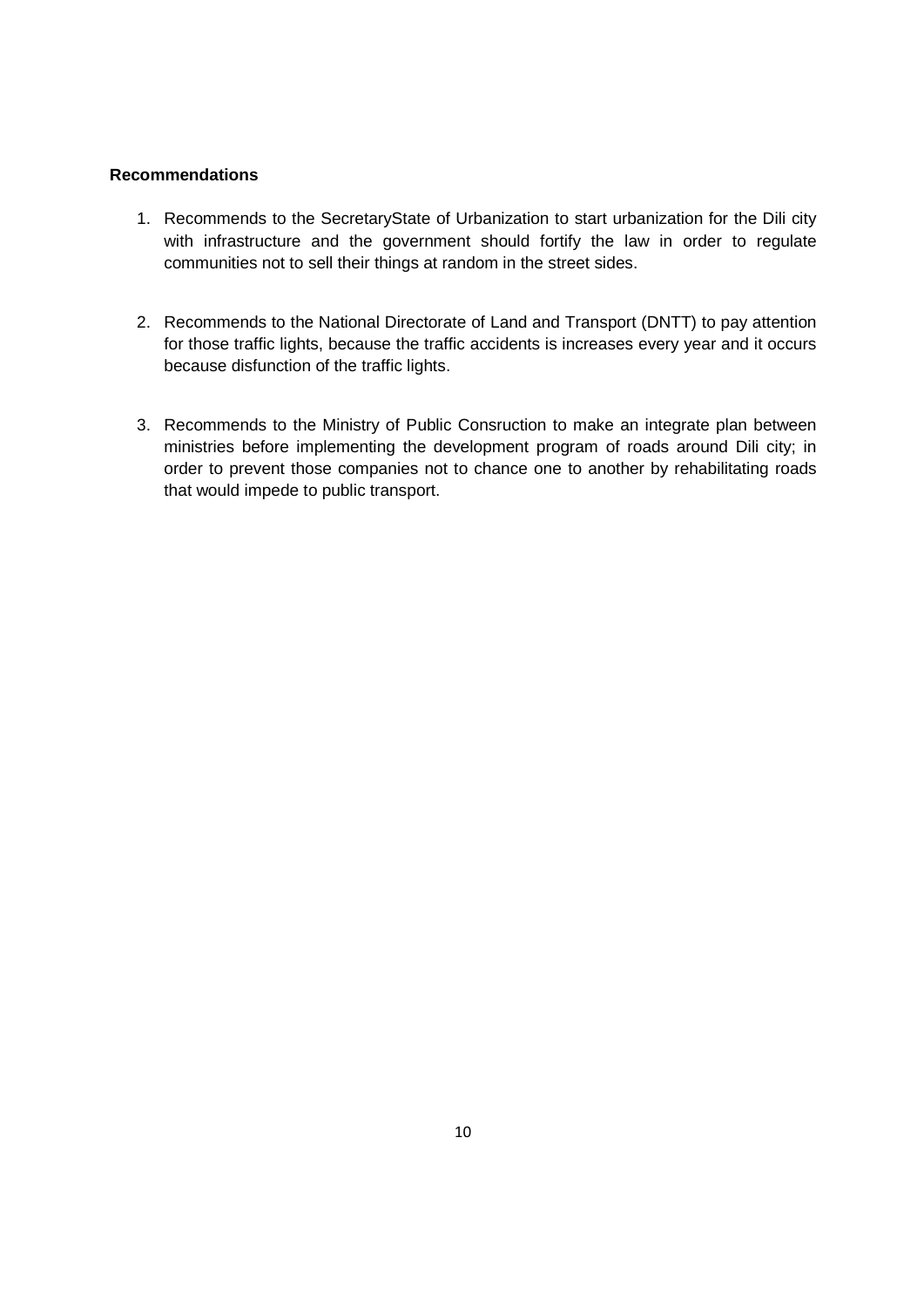### **Bibliography**

AMM. (15 April 2013). Media online Timoroman. PNTL urges the government to draft law for public transport; http://timoroman.com/pntl-husu-estado-kria-lei-ba-transporte-publiku/

Ade. 18 October 2012. Diariu Timor Post. GOMD Prepares Law for Transport. http://www.diariutimorpost.tl/berita-248-gomd-prepara-lei-ba-transportes.html

- Claudio. 12 April 2013. Lack of human Resource, Some Traffic Posts did not Function. http://timoroman.com/falta-rekurso-humanus-postu-tranzito-balun-la-funsiona/
- Decree Law No. 06/2003, 3<sup>rd</sup> April, Road Penal Code, Article 5, Number 1
- Da Silva. Joao Olivio. 26 April 2011. Concept of Dili City is "The Mountain of Lives ( Montanha de Vidas );

Domingus. (3 September 2013). Media Timoroman. Big Accident taking place firstly in Dili. http://timoroman.com/asidente-boot-primeira-vez-akontese-iha-dili/

http://partidocnrt.com/index.php?option=com\_content&view=article&id=92:konseitusidade-dili-hanesan-the-mountain-of-lives-montanha-de-vidas- &catid=42:opiniaun&Itemid=160

Road according to the Government (http://timor-leste.gov.tl/?cat=39&lang=tp#toc334202765 ; The Fifth (V) Constitutional Government's Program; Legislature 2012-2017; 17 Marsu 2014.

Freitas. Ezequiel, (1 November 2011). The Dilli Weekly; SE Pereira: Urbanizasaun do not start yet, wait for the 2012 State General Budget; http://173.254.22.239/tl/news/development/460 seau-dili-urban-planning-in-the-back-burner-until-2012

Freitas. Ezequiel, 10 January 2012; Media Dili Weekly; Traffic Lights does not work, it is hard for people who walk by foot to pass the street; http://www.thediliweekly.com/en/news/news/683 lampu-tranzitu-mate-defisil-ba-ema-lao-ain-atu-hakat-ba-estrada-sorin10

- Fundasaun Mahein. 27 April 2012. No 33. The Traffic Department Services. http://www.fundasaunmahein.org/wp-content/uploads/2012/04/MNL-no-33-27042012- ServisuPolisiaTranzitu.pdf
- Jornal Timor Post. 07 June 2013. To Urbanize Dili City needs Master Plan http://networkedblogs.com/LXiy2
- Jornal Nacional Diario. (09 October 2012). FRETILIN demands implementing the Urbanization
- Plan; http://www.timorhauniandoben.com/2013/03/fretilin-ejizi-implementa-planu.html
- Media MOP. 26 March 2014; Chat conversation end
- Mj4. (15 January 2014). Roads in Dili City holes at random; .Suara Timor Lorosae. http://jornal.suara-timor-lorosae.com/estrada-iha-kapital-dili-kuak-arbiru/
- Nicho. 05 August 2011. Image of Dili City is bad because of local traders. http://www.jornalbisnistimor.com/notisia/politika/1437-kapital-dili-oin-foer-ho-negosiantelokal

Buck teeth. Domingos.

http://www.jndiario.com/2014/03/26/adjunto-komandante-jeral-pntl-soke-motordomingos-nehan-tohik/

Oliveira. Venidora, 17 July 2013.The Dili Weekly. POLTRANS needs more Training over Law.